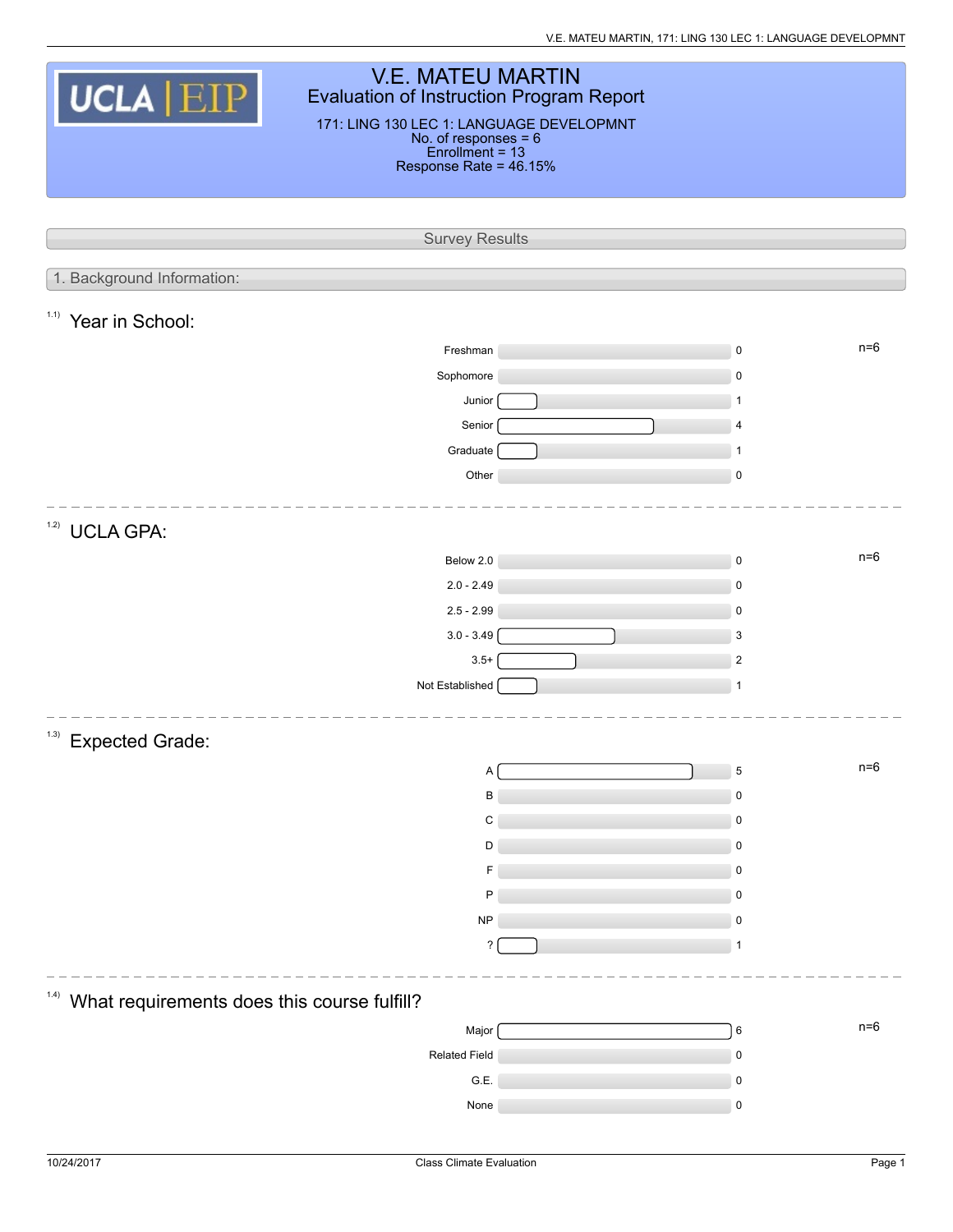|       | 2. To What Extent Do You Feel That:                                                             |          |  |  |  |   |                                                                                                                                                                                                                              |                                                |
|-------|-------------------------------------------------------------------------------------------------|----------|--|--|--|---|------------------------------------------------------------------------------------------------------------------------------------------------------------------------------------------------------------------------------|------------------------------------------------|
|       | <sup>2.1)</sup> Instructor Concern - The instructor<br>was concerned about student<br>learning. |          |  |  |  |   |                                                                                                                                                                                                                              | n=6<br>$av = 8.83$<br>$md=9$<br>$dev = 0.41$   |
|       | $22)$ Organization - Class presentations<br>were well prepared and organized.                   |          |  |  |  |   | Very Low or $\begin{array}{ c c c c c c c c c }\n\hline\n&\text{Never} & 0 & 0 & 0 & 0 & 0 & 0 & 2 & 4 \\ \hline\n& 1 & 2 & 3 & 4 & 5 & 6 & 7 & 8 & 9 \\ & & 1 & 2 & 3 & 4 & 5 & 6 & 7 & 8 & 9 \\ \hline\n\end{array}$ Lever | $n=6$<br>$av = 8.67$<br>$md=9$<br>$dev = 0.52$ |
| 2.3)  | Interaction – Students felt welcome in<br>seeking help in or outside of the<br>class.           |          |  |  |  |   |                                                                                                                                                                                                                              | n=6<br>$av = 8.83$<br>$md=9$<br>$dev = 0.41$   |
| (2.4) | <b>Communication Skills - The</b><br>instructor had good communication<br>skills.               |          |  |  |  |   |                                                                                                                                                                                                                              | n=6<br>$av = 8.83$<br>$md=9$<br>$dev = 0.41$   |
|       | <sup>2.5)</sup> Value - You have learned something<br>vou consider valuable.                    |          |  |  |  |   |                                                                                                                                                                                                                              | n=6<br>$av = 8.83$<br>$md=9$<br>$dev = 0.41$   |
|       | <sup>2.6)</sup> Overall - Your overall rating of the<br>instructor.                             |          |  |  |  |   | Very Low or $\begin{array}{ c c c c c c c c c }\n\hline\n& & & & & & & \\ \hline\n& & & & & & & \\ \hline\n& 1 & 2 & 3 & 4 & 5 & 6 & 7 & 8 & 9 \\ \hline\n& 4 & 5 & 6 & 7 & 8 & 9 & 9 & 9\n\end{array}$ Law ays              | n=6<br>$av = 8.83$<br>$md=9$<br>$dev = 0.41$   |
|       | <sup>2.7)</sup> Overall – Your overall rating of the<br>course.                                 |          |  |  |  |   |                                                                                                                                                                                                                              | n=6<br>$av = 8.83$<br>$md=9$<br>$dev = 0.41$   |
|       | 3. Your View of Course Characteristics:                                                         |          |  |  |  |   |                                                                                                                                                                                                                              |                                                |
|       | 3.1) Subject interest before course                                                             | Low      |  |  |  |   | High                                                                                                                                                                                                                         | n=6<br>$av = 2.33$<br>$md=2.5$<br>$dev = 0.82$ |
| 3.2)  | Subject interest after course                                                                   | Low      |  |  |  |   | High                                                                                                                                                                                                                         | n=6<br>av.=3<br>$md=3$<br>$dev = 0$            |
|       | Mastery of course material                                                                      | Low      |  |  |  |   | High                                                                                                                                                                                                                         | n=6<br>$av = 2.5$<br>$md=2.5$<br>$dev = 0.55$  |
| 3.4)  | Difficulty (relative to other courses)                                                          | Low      |  |  |  | 3 | High                                                                                                                                                                                                                         | n=6<br>av.=2<br>$md=2$<br>$dev = 0$            |
|       | Workload/pace was                                                                               | Too Slow |  |  |  | 3 | Too Much                                                                                                                                                                                                                     | n=6<br>$av = 2.17$<br>$md=2$<br>$dev = 0.41$   |
|       | Texts, required readings                                                                        | Poor     |  |  |  |   | Excellent                                                                                                                                                                                                                    | n=6<br>$av = 2.17$<br>$md=2$<br>dev.=0.41      |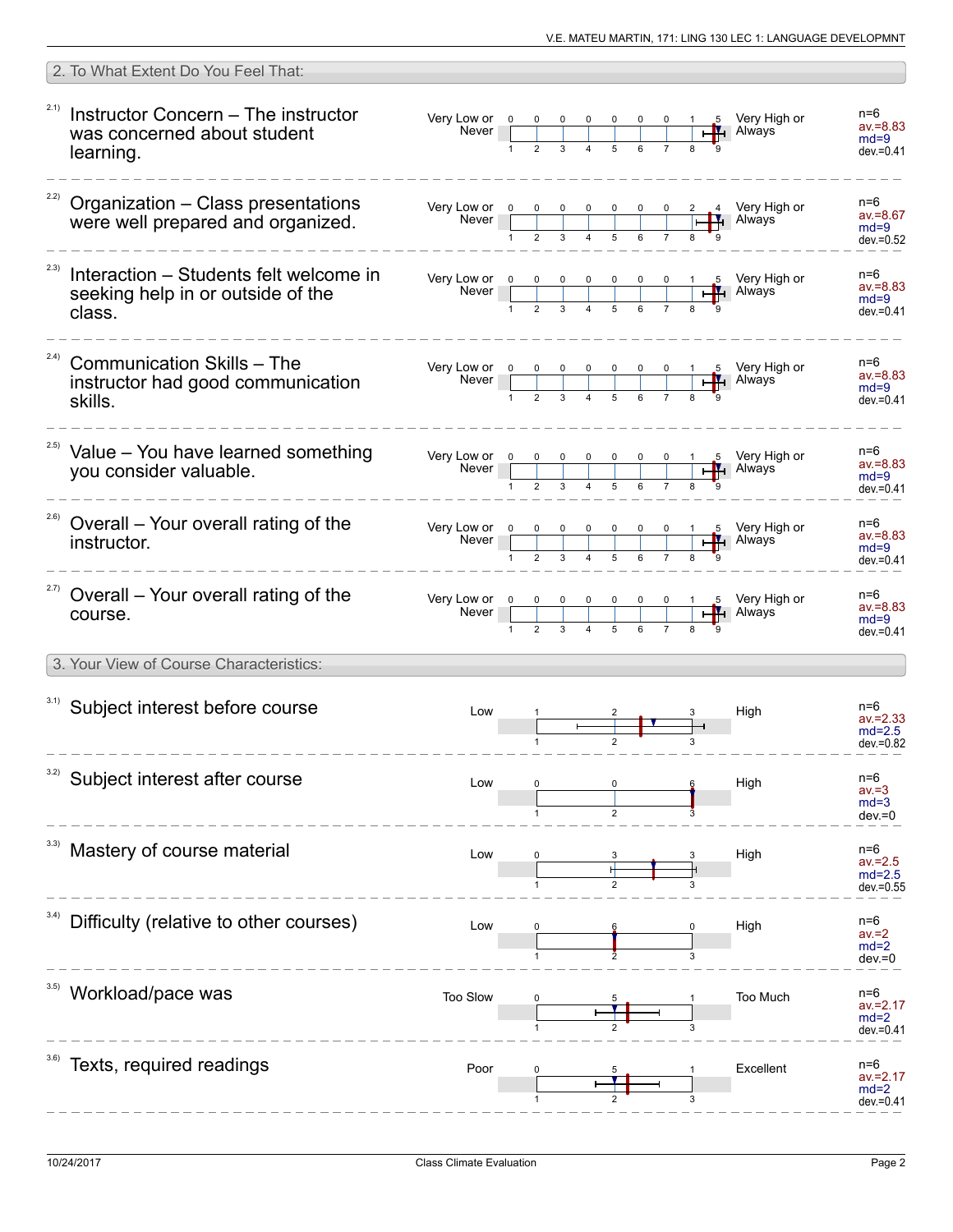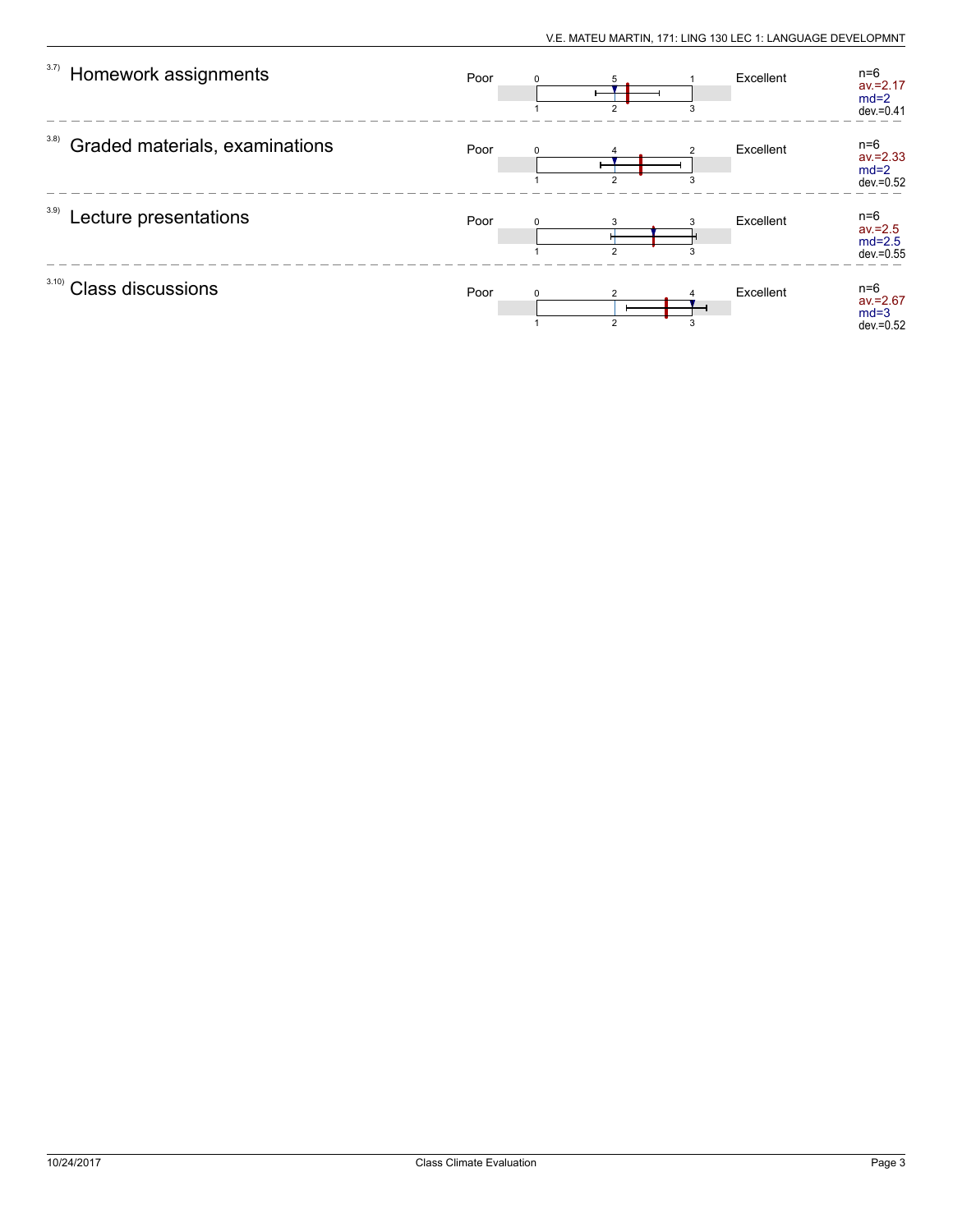# Profile

Subunit: LING

### Name of the instructor: V.E. MATEU MARTIN

Name of the course: (Name of the survey) 171: LING 130 LEC 1: LANGUAGE DEVELOPMNT

Values used in the profile line: Mean

#### 2. To What Extent Do You Feel That:

- 2.1) Instructor Concern The instructor was concerned about student learning.
- 2.2) Organization Class presentations were well prepared and organized.
- 2.3) Interaction Students felt welcome in seeking help in or outside of the class.
- 2.4) Communication Skills The instructor had good communication skills.
- 2.5) Value You have learned something you consider valuable.
- $2.6$ ) Overall Your overall rating of the instructor.
- $2.7)$  Overall Your overall rating of the course.

| Very Low or<br>Never | Very High or<br>Always | $n=6$ | $av = 8.83$ |
|----------------------|------------------------|-------|-------------|
| Very Low or<br>Never | Very High or<br>Always | $n=6$ | $av = 8.67$ |
| Very Low or<br>Never | Very High or<br>Always | $n=6$ | $av = 8.83$ |
| Very Low or<br>Never | Very High or<br>Always | $n=6$ | $av = 8.83$ |
| Very Low or<br>Never | Very High or<br>Always | $n=6$ | $av = 8.83$ |
| Very Low or<br>Never | Very High or<br>Always | $n=6$ | $av = 8.83$ |
| Very Low or<br>Never | Very High or<br>Always | $n=6$ | $av = 8.83$ |

#### 3. Your View of Course Characteristics:

| 3.1) | Subject interest before course         | Low      |  | High      | $n=6$ | $av = 2.33$ |
|------|----------------------------------------|----------|--|-----------|-------|-------------|
| 3.2) | Subject interest after course          | Low      |  | High      | $n=6$ | $av = 3.00$ |
| 3.3) | Mastery of course material             | Low      |  | High      | $n=6$ | $av = 2.50$ |
| 3.4) | Difficulty (relative to other courses) | Low      |  | High      | $n=6$ | $av = 2.00$ |
| 3.5) | Workload/pace was                      | Too Slow |  | Too Much  | $n=6$ | $av = 2.17$ |
| 3.6) | Texts, required readings               | Poor     |  | Excellent | $n=6$ | $av = 2.17$ |
| 3.7) | Homework assignments                   | Poor     |  | Excellent | $n=6$ | $av = 2.17$ |
| 3.8) | Graded materials, examinations         | Poor     |  | Excellent | $n=6$ | $av = 2.33$ |
| 3.9) | Lecture presentations                  | Poor     |  | Excellent | $n=6$ | $av = 2.50$ |
|      | 3.10) Class discussions                | Poor     |  | Excellent | $n=6$ | $av = 2.67$ |